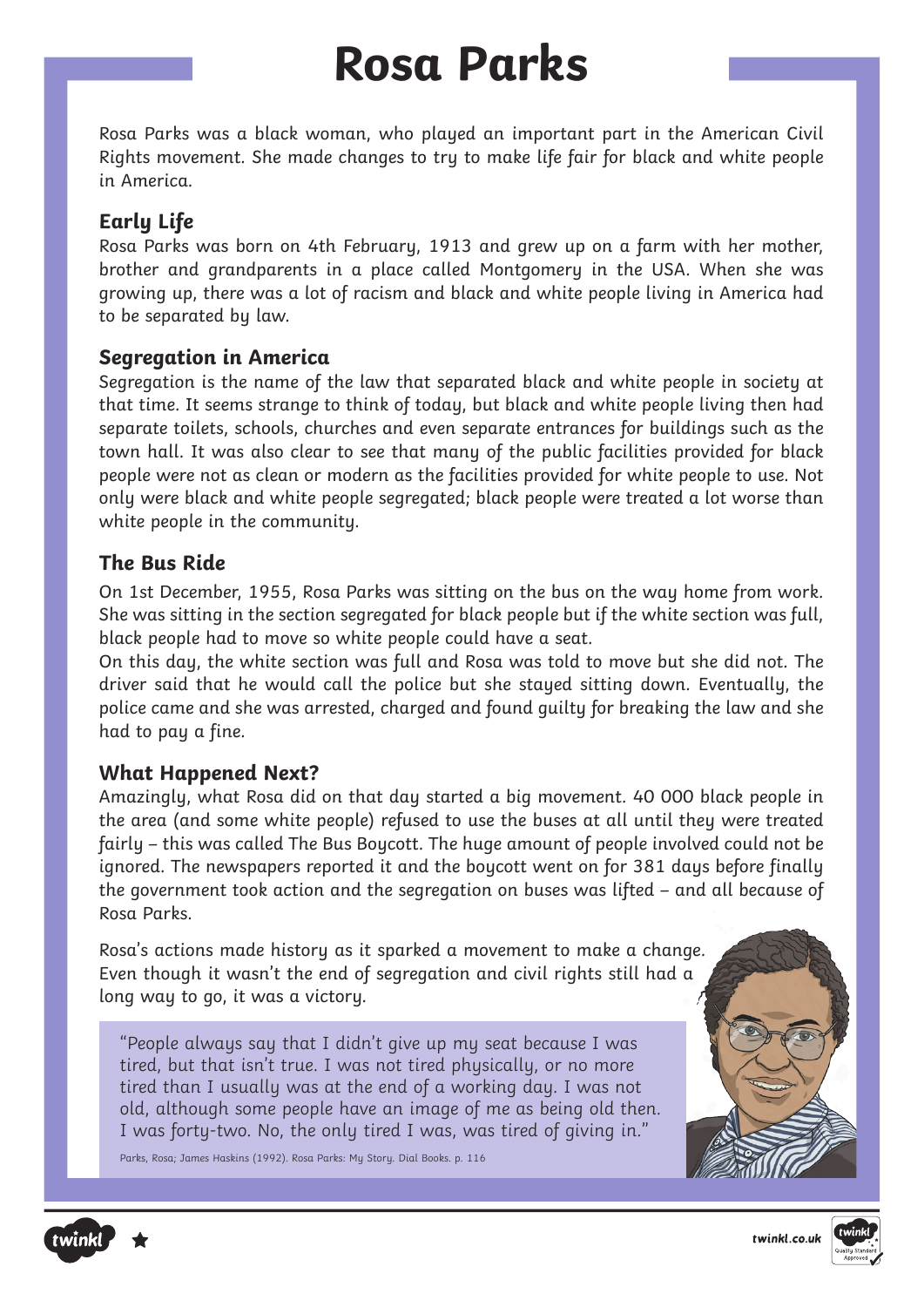Try and answer the questions using full sentences.

- 1. Where did Rosa grow up?
- 2. What is 'segregation'?

3. What did Rosa Parks do to break to rules?

4. List three places where black and white people had to stay apart from each other.

5. Why do you think Rosa wouldn't move?

- 6. What was the name of the movement of people to stop using the buses?
- 7. In the final paragraph, what type of word is 'amazingly'?



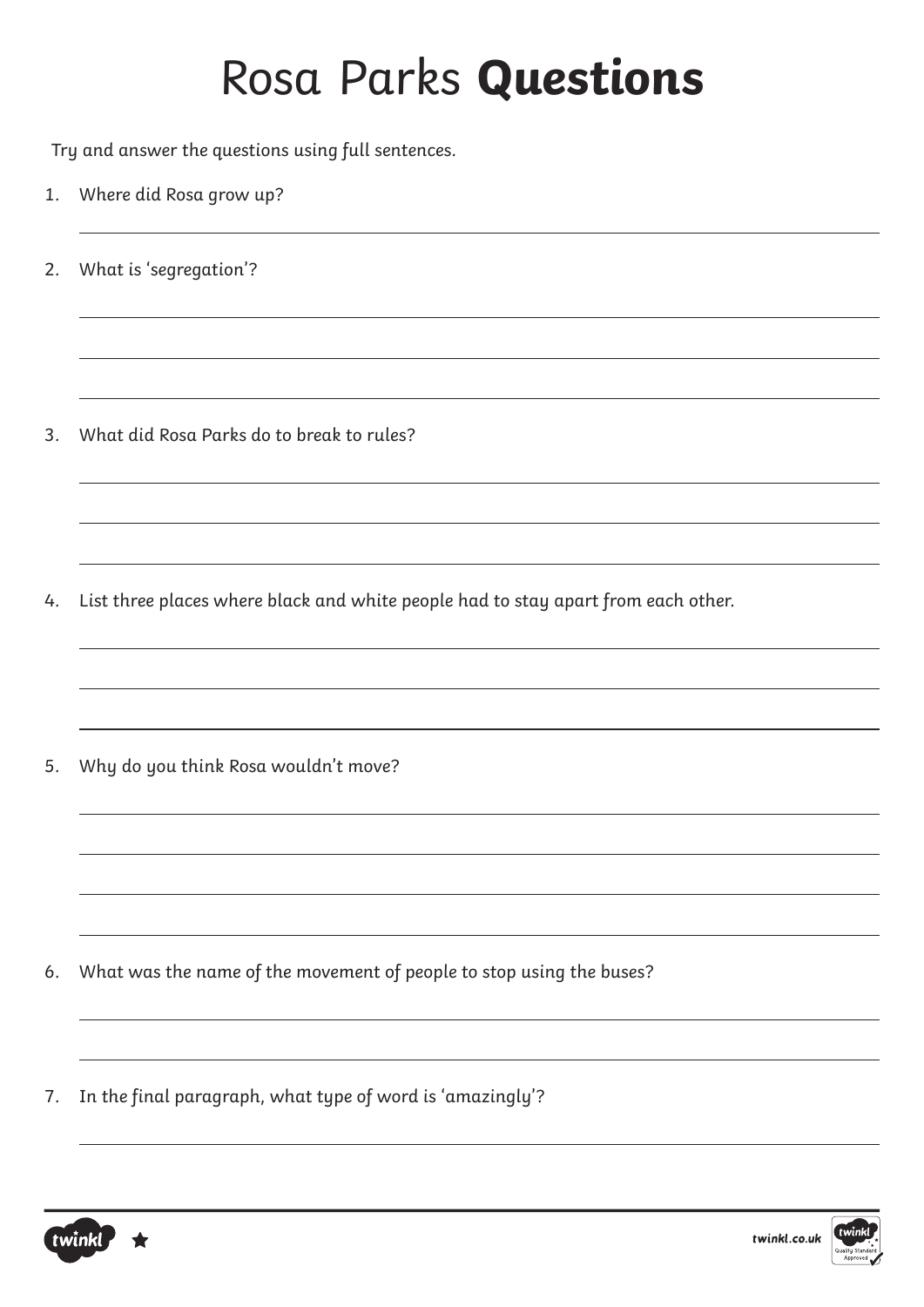8. If you had been sitting next to Rosa Parks on that day, what do you think you would have done and why?

9. What sort of characteristics do you think Rosa Parks had? Give reasons for your answers.



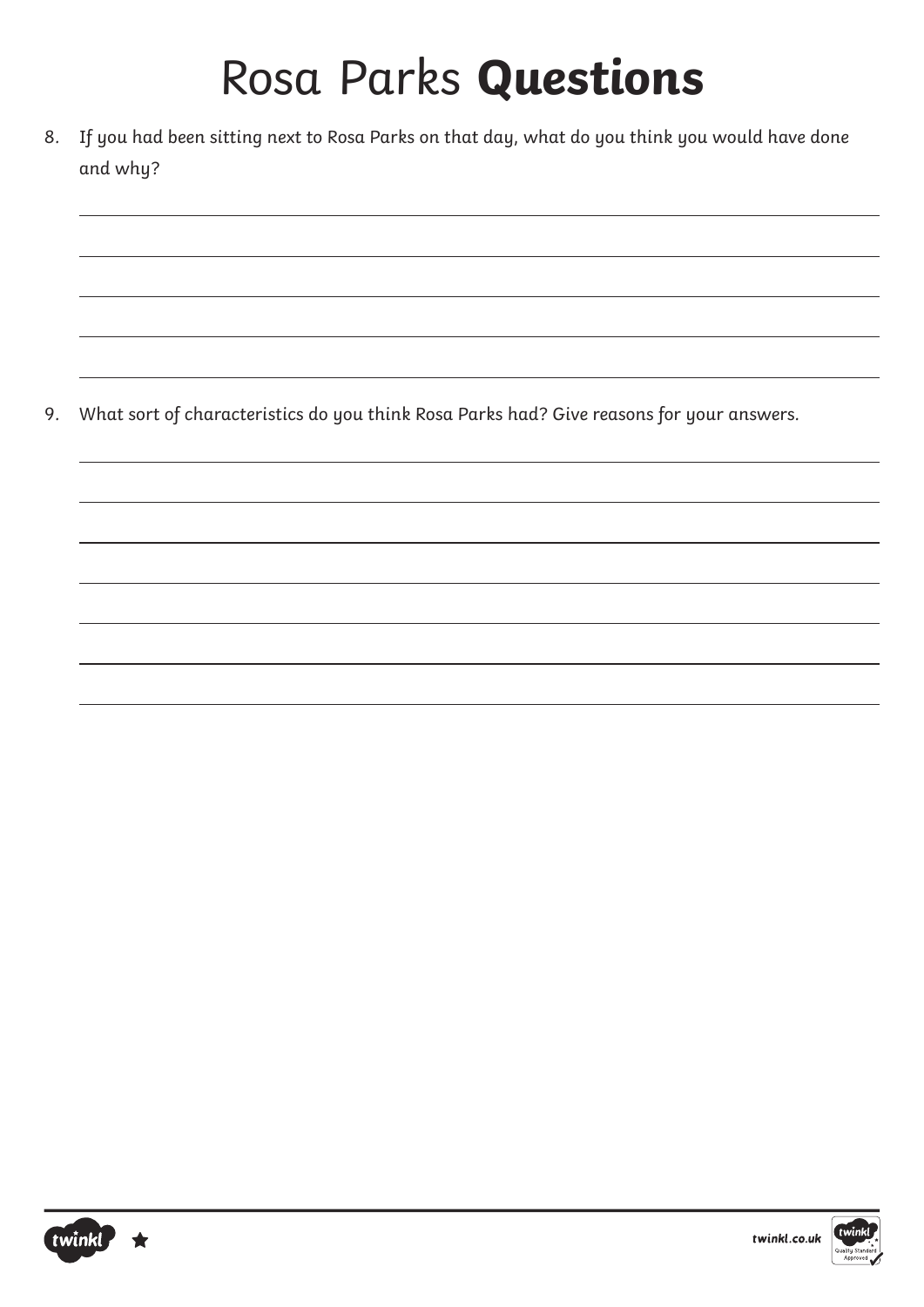### Rosa Parks **Answers**

1. Where did Rosa grow up?

**Rosa grew up in a place called Montgomery in America.** 

2. What is 'segregation'?

**Segregation means the separation of people by law usually by race, gender or religion.**

3. What did Rosa Parks do to break the rules?

**Rosa Parks broke the rules because she did not move when she was told to do so to let a white person sit down on the bus.**

4. List three places where black and white people had to stay apart from each other.

**Three places where black people and white people had to stay apart from each other are: schools, churches and toilets. (Also accept any from: buses, town hall and public buildings.)**

5. Why do you think Rosa wouldn't move?

**Pupil's own response, which could include: she was tired of giving in/ she didn't want to be treated unfairly anymore/ she wasn't frightened of police action, etc.** 

- 6. What was the name of the movement of people to stop using the buses? **The name of the movement of people to stop using the buses was 'The Bus Boycott'.**
- 7. In the final paragraph, what type of word is 'amazingly'? **The word 'amazingly' is an adverb.**
- 8. If you had been sitting next to Rosa Parks on that day, what do you think you would have done and why? **Open-ended question for discussion, but answers should include reasons or evidence for choices.**
- 9. What sort of characteristics do you think Rosa Parks had? Give reasons for your answers. **Open-ended and for discussion. Example answers might include:**
	- **• braveness for standing up for her rights**
	- **• calmness to not get violent in such an unfair situation**
	- **• stubbornness to not move on the bus**
	- **• proudness for being proud of who she was**
	- **• determined to stand her ground**



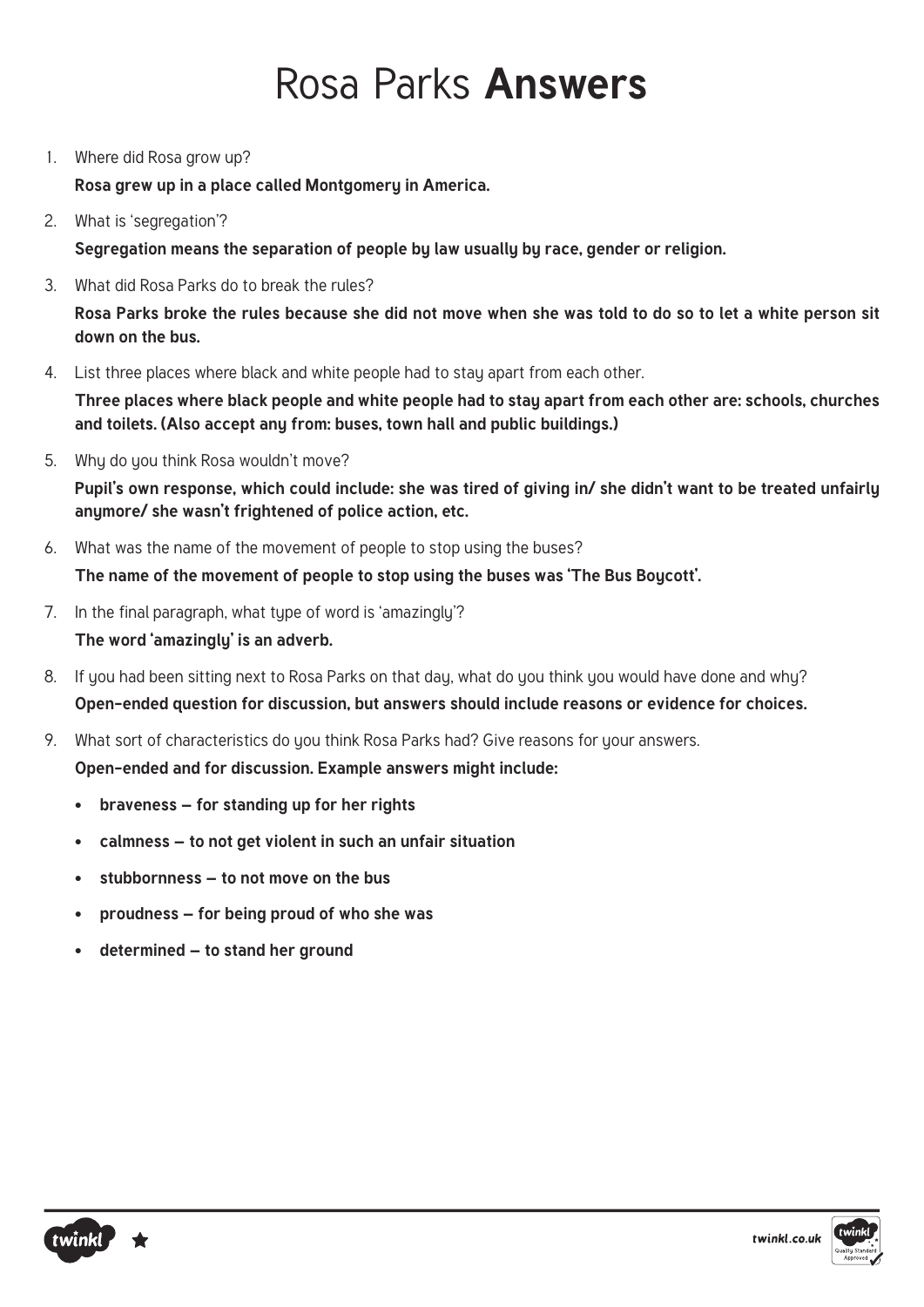### **Rosa Parks**

Rosa Parks was an African-American woman who made history with her comparatively small action of sitting still on a bus, which went on to spark major changes in American societu.

### **Early Life**

Rosa Parks was born on 4th February, 1913 and grew up mainly on a farm with her mother, brother and grandparents in Montgomery, Alabama, USA. She grew up at a time when American was segregated for black and white people.

### **Segregation in America**

Segregation meant that many things for black and white people had to be separated by law. They had to use separate toilets, water fountains, entrances to public buildings and black and white children went to separate schools. It was also quite obvious that all the black facilities were not as clean or as modern as white facilities. Not only were black and white people segregated; black people were treated worse than white people within societu.

### **The Bus Ride That Changed History**

On 1st December, 1955, Rosa Parks was travelling home from work on a bus and sitting – as she had to – in the section allocated for black people at the back of the bus. The bus companies always moved black people further back or made them stand if the section allocated for white people was full and a white person needed to sit down. This happened to Rosa and she was told to move further back to give her seat to a white person…but she did not move. She was threatened with police action but she stayed put. Eventually, the police arrested, charged and fined her for breaking the law.

### **What Happened Next?**

Amazingly, Rosa's behaviour unleashed a wave of protest and 40 000 black people in the area (and some white people) supported a bus boycott (a refusal to use the bus services in Montgomery). The bus companies lost a lot of money and the amount of people involved could not be ignored. The newspapers reported it and the boycott went on for 381 days, before it came to the attention of the government and just over a year

later, in December 1956, the segregation on buses was lifted.

Rosa's actions made history as they sparked a movement to make a change. Even though it wasn't the end of segregation and civil rights still had a long way to go, it was a victory.

"People always say that I didn't give up my seat because I was tired, but that isn't true. I was not tired physically, or no more tired than I usually was at the end of a working day. I was not old, although some people have an image of me as being old then. I was forty-two. No, the only tired I was, was tired of giving in."

Parks, Rosa; James Haskins (1992). Rosa Parks: My Story. Dial Books. p. 116





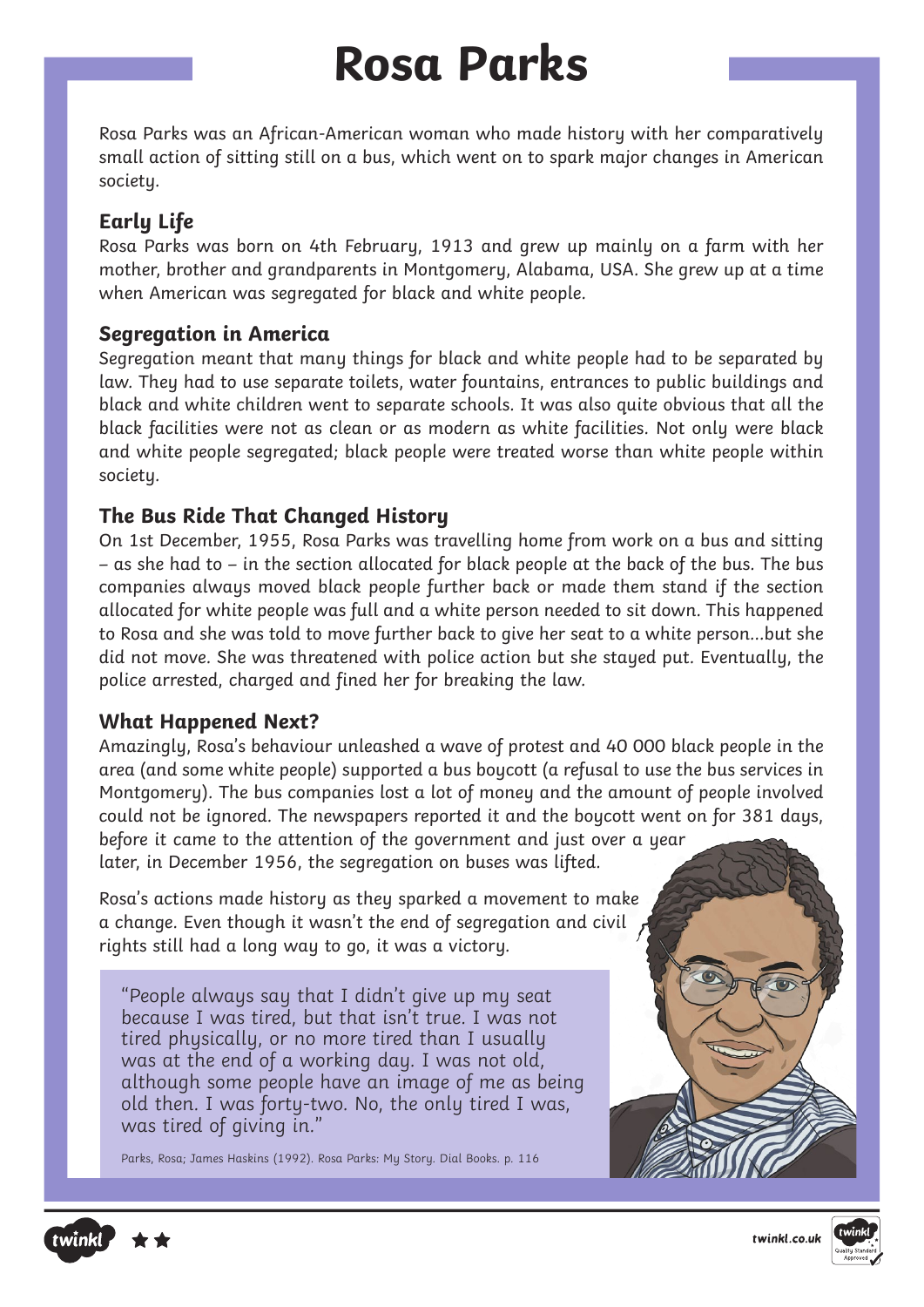Try and answer the questions using full sentences.

- 1. Where did Rosa grow up?
- 2. What is 'segregation'?

3. How were the facilities provided for black and white people different?

- 4. How old was Rosa when she did not move on the bus?
- 5. If you boycott something, what are you doing?
- 6. In 1955, how were the buses in Montgomery segregated?

7. In 'The Bus Ride That Changed History' section, why has the author used an ellipsis?



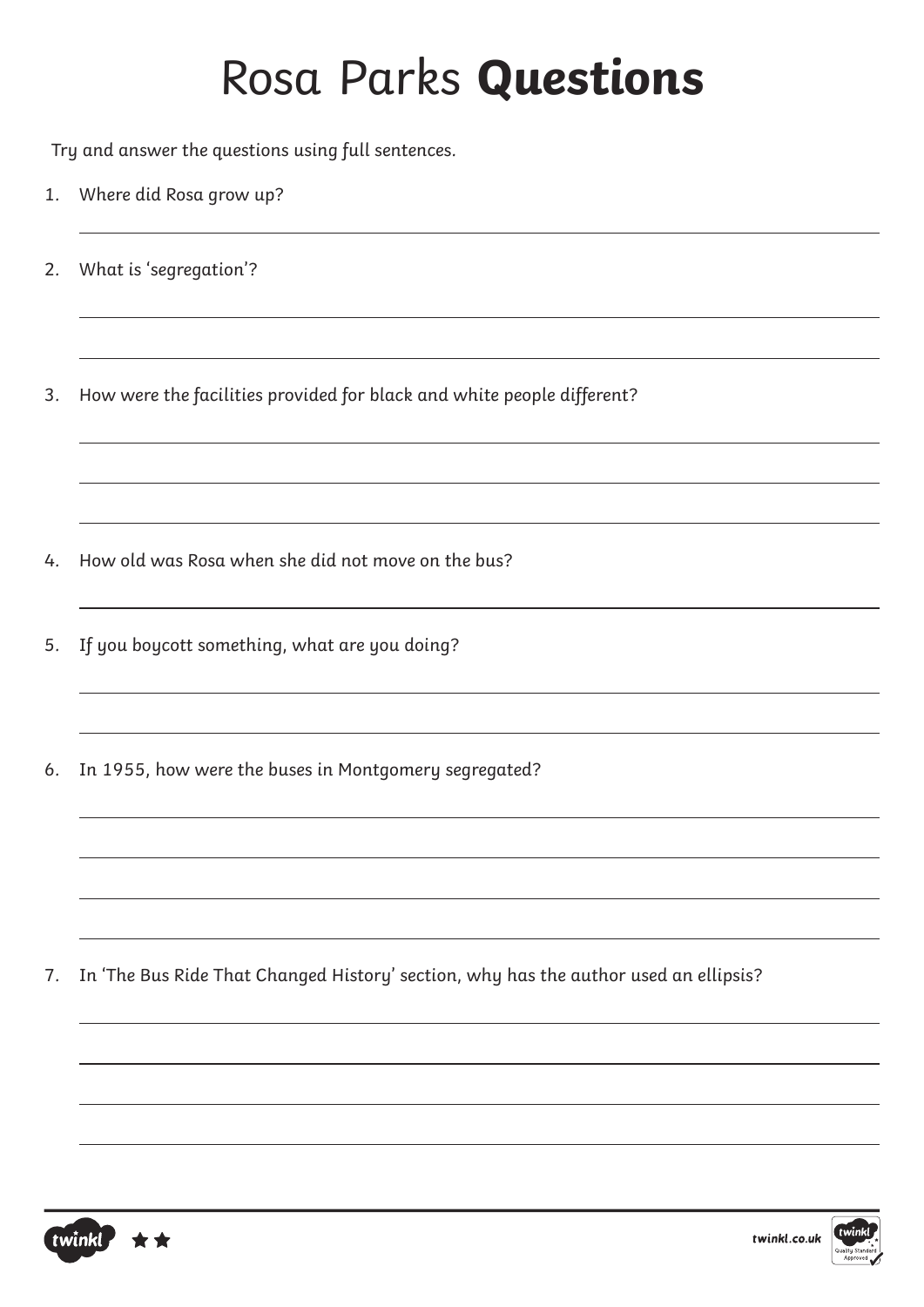8. Near the end of the text, the author writes that 'it wasn't the end of segregation'. When the bus laws were changed, why wasn't it the end of segregation?

9. In Rosa's quote, what was Rosa tired of and why do you think this was?

10. What sort of characteristics and qualities do you think Rosa Parks had? Give reasons for your answers.

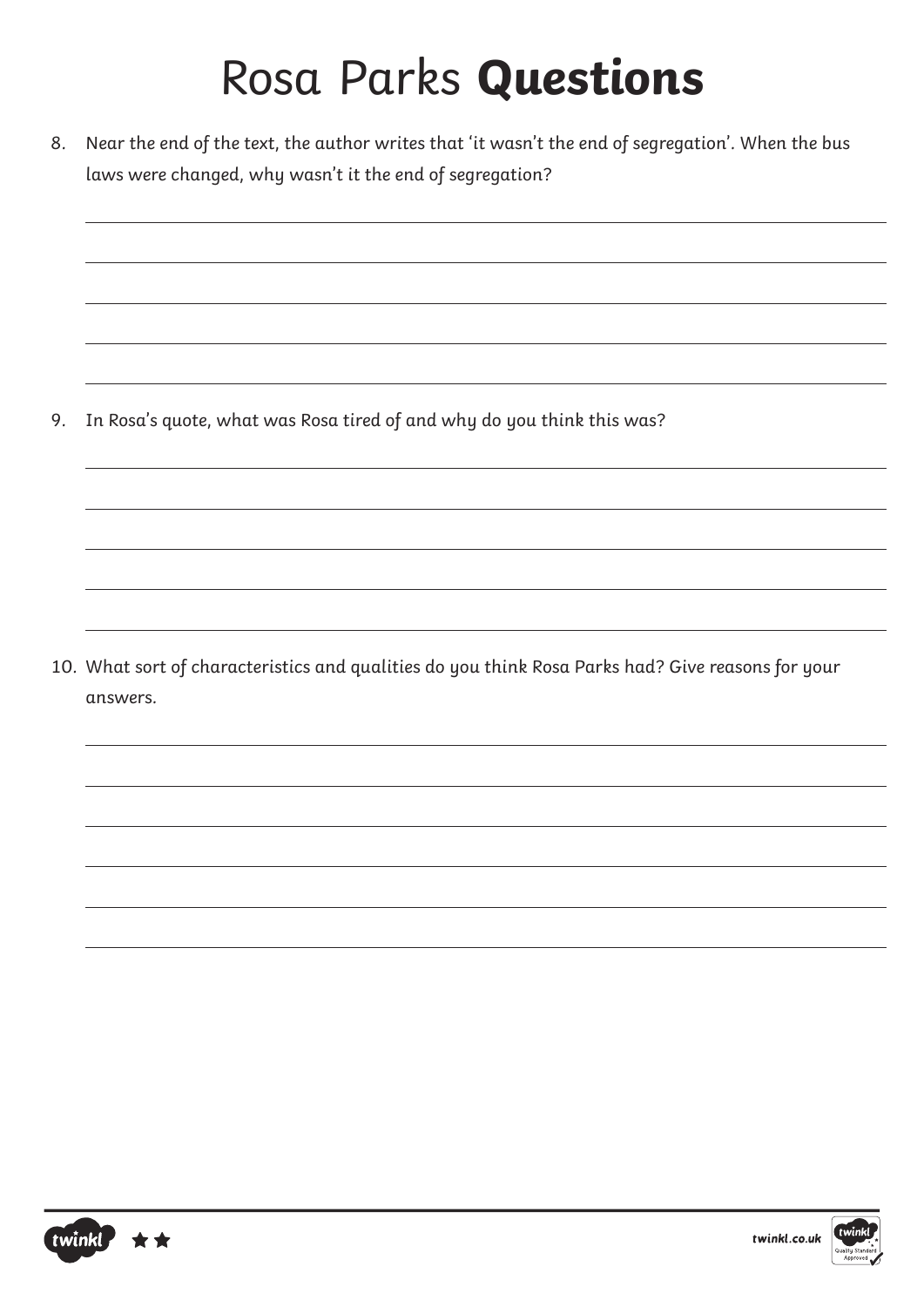### Rosa Parks **Answers**

1. Where did Rosa grow up?

**Rosa grew up in a place called Montgomery in America.** 

2. What is 'segregation'?

**Segregation means the separation of people by law usually by race, gender or religion.**

3. How were the facilities provided for black and white people different?

**The facilities provided for black people were not up to the same standard as the facilities provided for white**  people. They were not as clean or as modern.

- 4. How old was Rosa when she did not move on the bus? **Rosa was 42 years old when she did not move on the bus.**
- 5. If you boycott something, what are you doing? **If you boycott something, you are refusing to go there or take part in it or have anything to do with it.**
- 6. In 1955, how were the buses in Montgomery segregated?

**In 1955, there were separate sections on buses allocated to white and black people. If the section allocated to white people was full, the black people on the bus were as to move back or stand to make way for the white citizens to have their seat.** 

7. In 'The Bus Ride' section, why has the author used ellipsis?

**The author has used ellipsis to show a pause as there was a pause in real life as people waited for Rosa to move.**

8. Near the end of the text, the author writes that 'it wasn't the end of segregation'. When the bus laws were changed, why wasn't it the end of segregation?

**Even though the bus laws had been changed, it was not the end of segregation because there were still laws on segregation for many other places in the community, such as schools and churches.**

9. In Rosa's quote, what was Rosa tired of and whu do you think this was?

**Rosa was tired of 'giving in'. I think that she had enough of things not being fair and being told what to do whilst feeling like a second-class citizen. She wasn't being treated fairly and up until then had been following the rules and not fighting back but she knew she couldn't do it anymore.** 

10. What sort of characteristics and qualities do you think Rosa Parks had? Give reasons for your answers.

**Open-ended and for discussion. Example answers might include:**

- **• braveness for standing up for her rights**
- **• calmness to not get violent in such an unfair situation**
- **• stubbornness to not move on the bus**
- **• proudness for being proud of who she was**
- **• determined to stand her ground**

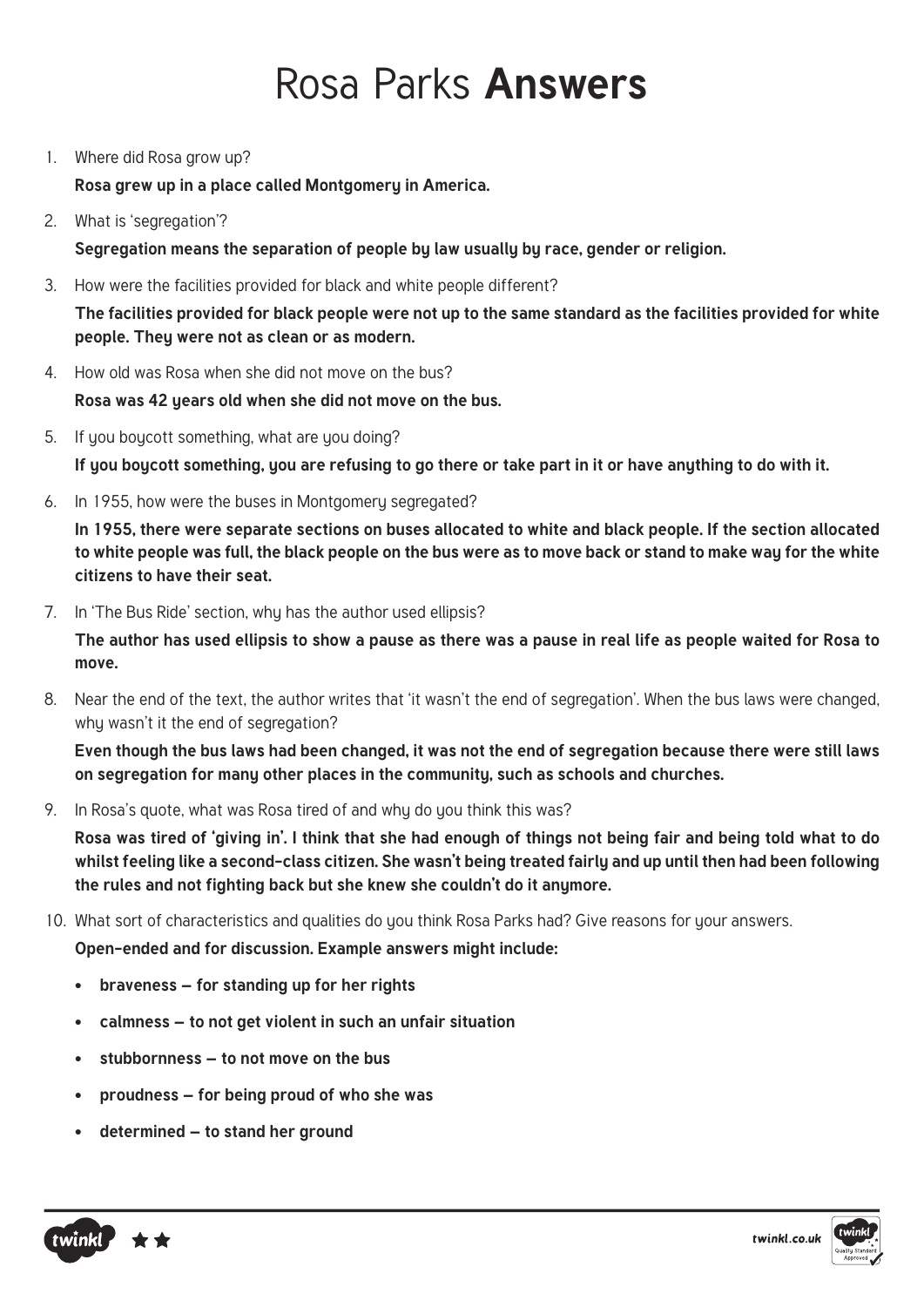### **Rosa Parks**

Rosa Parks was an African-American woman who made history with her comparatively small action of sitting still on a bus, which went on to spark major changes in American societu.

### **Early Life**

Rosa Parks was born Rosa Louise McCauley on 4th February, 1913. After her parents separated, she grew up on a farm with her mother, brother and grandparents in Montgomery, Alabama, USA. She grew up in a time when America was segregated before the Civil Rights Act was enforced.

#### **Segregation in America**

Segregation meant black and white people had to be separated by law in many ways. They had separate toilets, water fountains, entrances to public buildings and black and white children had to go to separate schools. It was also clearly apparent that black facilities were of a poorer standard than white facilities. So not only were black and white people segregated; black people were treated as second-class citizens within society.

#### **The Bus Ride That Changed History**

On 1st December, 1955, Rosa Parks was travelling home from work on a bus and sitting – as rules required – in the black section to the rear of the bus. Bus companies prioritised seating for white people and moved black people further back, or made them stand if the white section was full and a white person needed a seat. This happened to Rosa and she was told to move further back to give her seat to a white person…but she refused to move. She was threatened with police action but she stayed sat still, adamant that she would not follow the 'rules'. Eventually, the police arrested, charged and fined her for breaking the law.

#### **What Happened Next?**

Amazingly, Rosa's defiance unleashed a wave of protest. Around 40 000 black citizens (and some white citizens) supported the 'Montgomery Bus Boycott'. The profits of the bus companies fell and the sheer size of the movement could not be ignored. The press reported it all over America and the boycott went on for 381 days. It gained the attention of the USA government and just over a year later, in December 1956, the unfair segregation on buses was lifted.

Rosa's small actions made history as they acted as a catalyst for the Civil Rights movement, which eventually succeeded. Even though it wasn't the end of segregation and civil rights still had a long way to go, it was a victory for the rights of black people within society.

"People always say that I didn't give up my seat because I was tired, but that isn't true. I was not tired physically, or no more tired than I usually was at the end of a working day. I was not old, although some people have an image of me as being old then. I was forty-two. No, the only tired I was, was tired of giving in."

Parks, Rosa; James Haskins (1992). Rosa Parks: My Story. Dial Books. p. 116





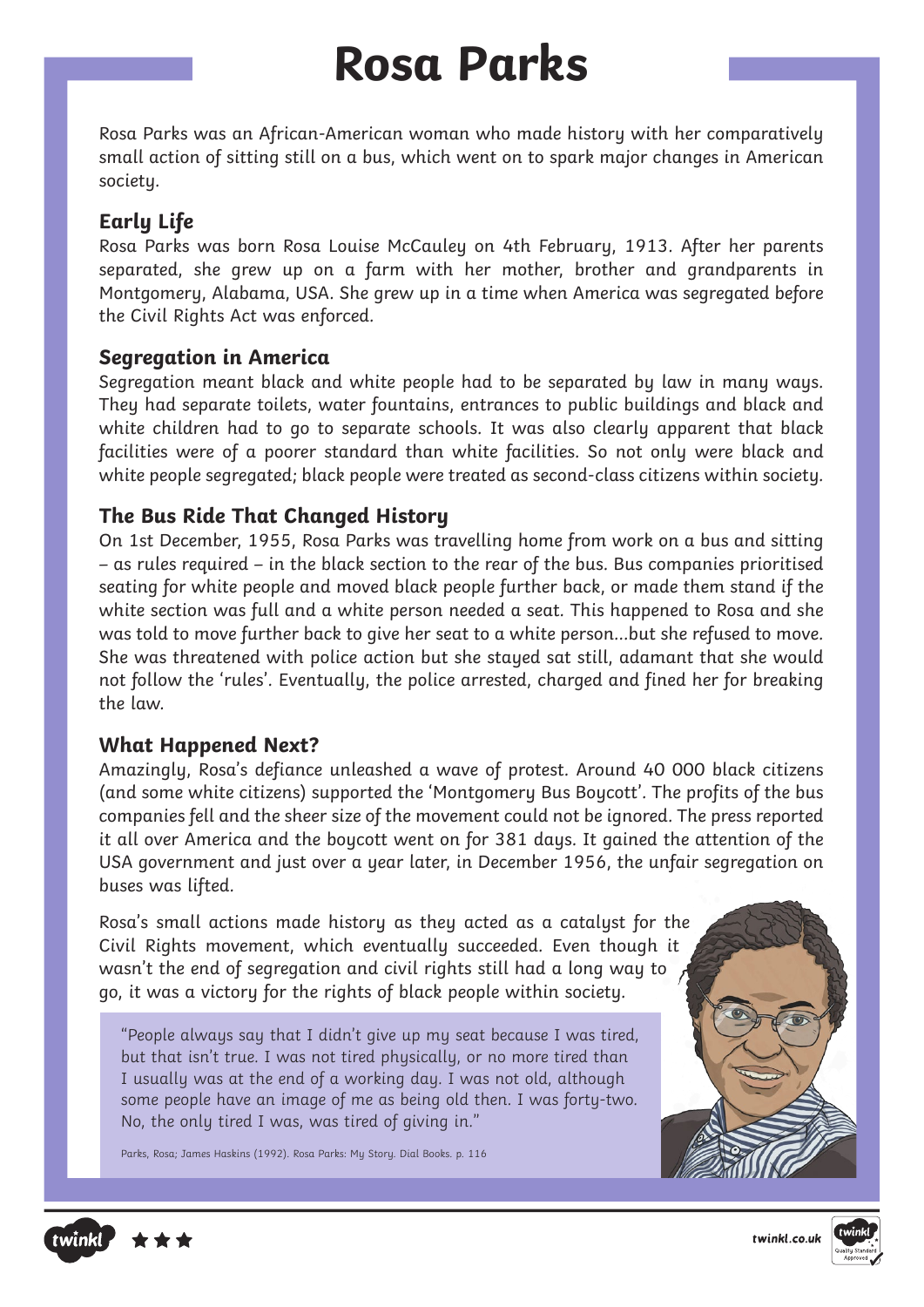Try and answer the questions using full sentences.

- 1. In the introduction paragraph, what type of word is 'comparatively'?
- 2. If Rosa was born with the name Rosa Louise McCauley, what can we most likely guess happened in her private life?
- 3. Explain what you understand by the term 'segregation'.
- 4. In the 'Segregation in America' section, the author uses the words 'second-class citizens'. Explain what you think this means.

5. Why did the bus driver ask Rosa to move on the bus?

- 6. Find two compound adjectives in the text.
- 7. What was 'The Montgomery Bus Boycott'?

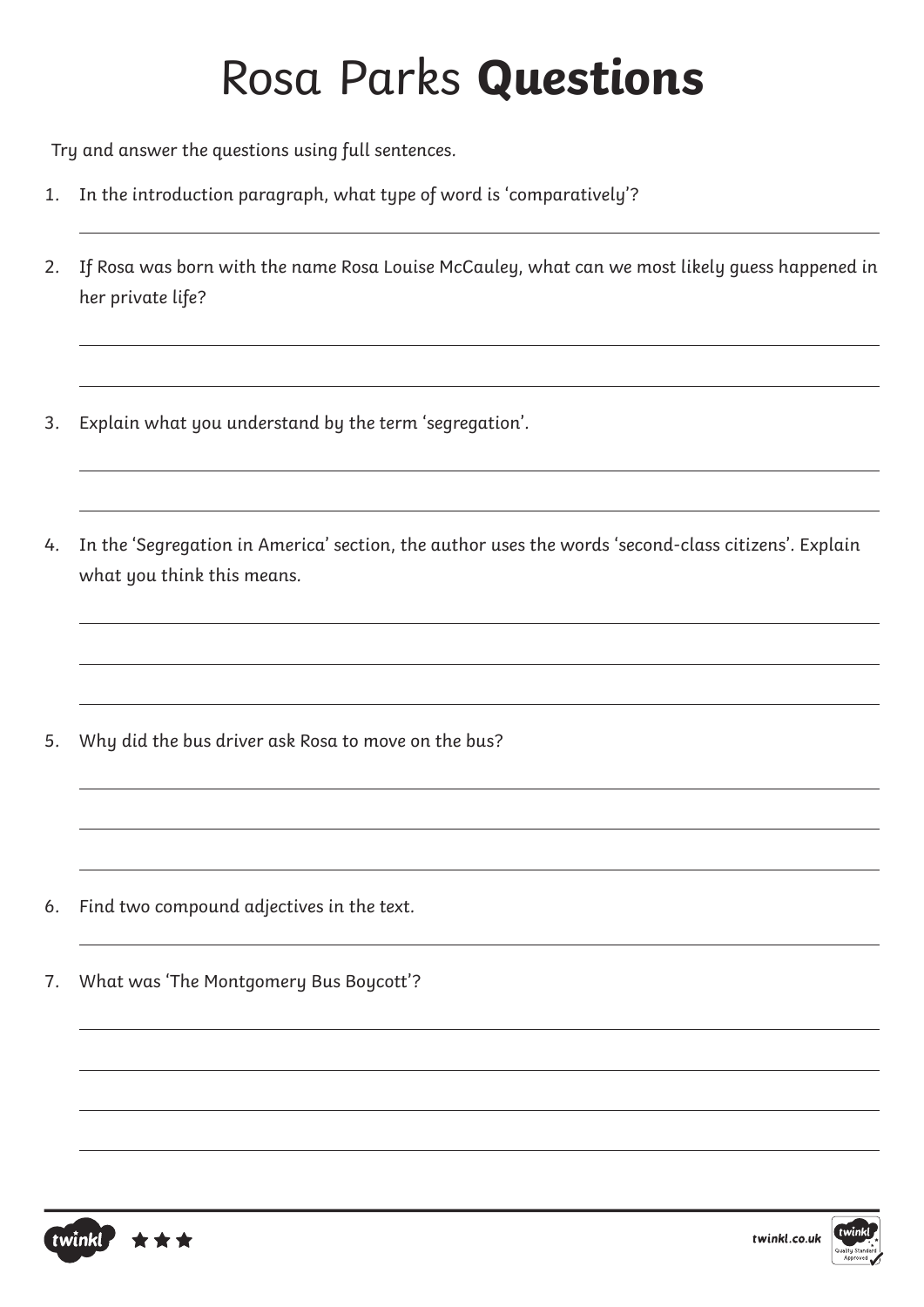- 8. Near the end of the text, the author writes: 'Rosa's small actions made history as it acted as a catalyst for the Civil Rights movement', what does the author mean by 'acted as a catalyst'?
- 9. In Rosa's quote, what was Rosa tired of and why do you think this was?

10. What sort of characteristics and qualities do you think Rosa Parks had? Give reasons for your answers.